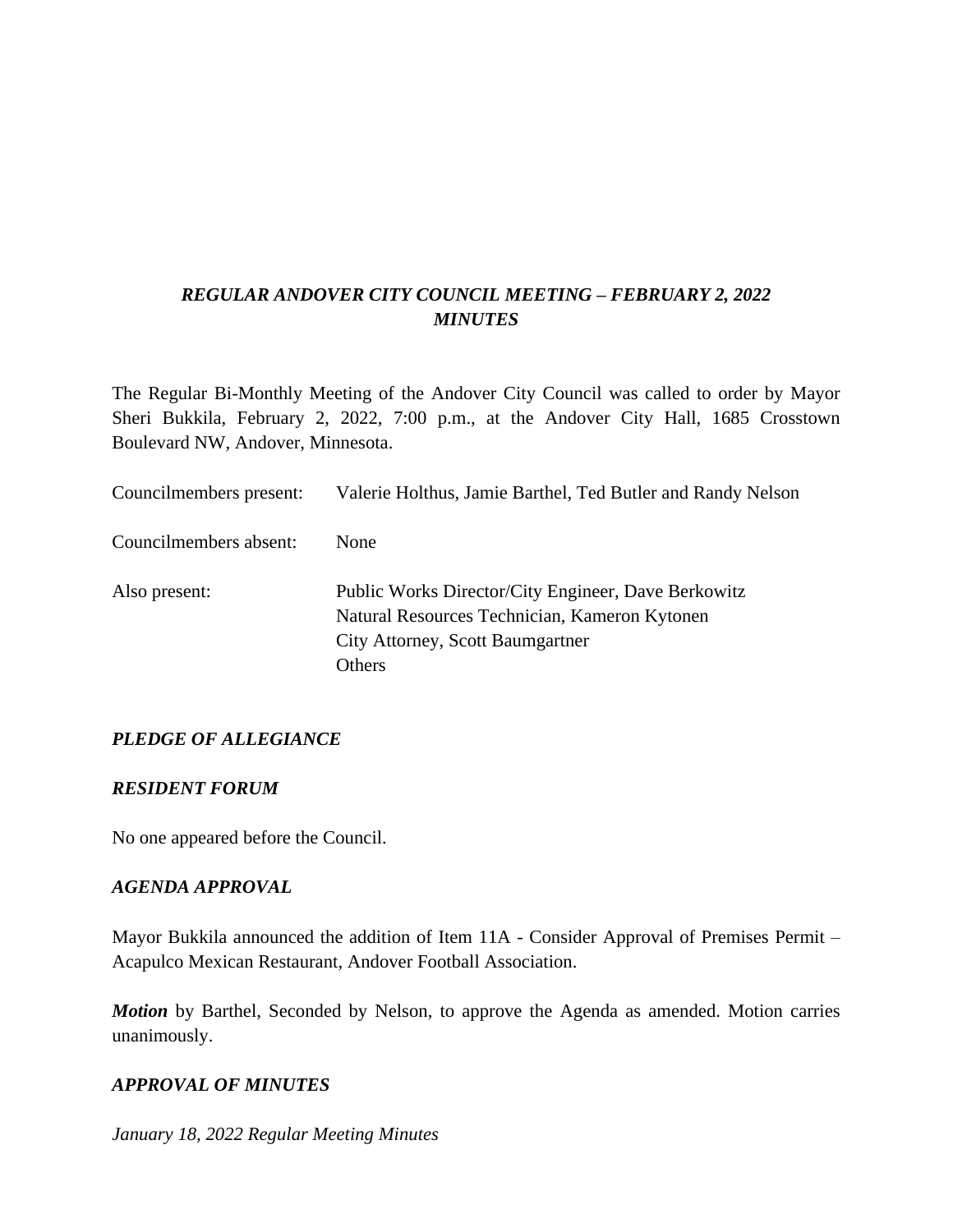*January 25, 2022 Workshop Meeting Minutes*

*Motion* by Barthel, Seconded by Nelson, to approve the January 18, 2022 Regular Meeting minutes as amended, correcting a motion and the January 25, 2022 Workshop Meeting minutes as presented. Motion carries 3 ayes, 0 nays, 2 present (Bukkila and Holthus).

### *CONSENT ITEMS*

- Item 2 Approve Payment of Claims
- Item 3 Approve Plans & Specs/Order Advertisement for Bids/22-15/2022 Mill & Overlay/ Chesterton Commons Area & Fox Hollow Area (See Resolution R008-22)
- Item 4 Approve Plans & Specs/Order Advertisement for Bids/22-16/2022 Mill & Overlay/ Andover Boulevard NW (See Resolution R009-22)
- Item 5 Approve Plans & Specs/Order Advertisement for Bids/22-17/2022 Mill & Overlay/ Bluebird Street NW (See Resolution R010-22)
- Item 6 Approve Appointment Public Works Administrative Assistant
- Item 7 Approve Full-time Building Supervisor Position
- Item 8 Approve Full-time Marketing & Communications Position
- Item 9 Accept Resignation/Retirement of Brenda Holmer Planning Administrative Assistant
- Item 10 Accept Resignation/Retirement of Scott Protivinsky Lead Utilities Maintenance Worker
- Item 11 Approve No Parking Resolution/Bluebird Street NW (Hanson Boulevard NW to Crosstown Boulevard NW) (See Resolution R011-22)
- Item 11a Consider Approval of Premises Permit Acapulco Mexican Restaurant, Andover Football Association (See Resolution R012-22)

*Motion* by Butler, Seconded by Nelson, to approve the Consent Agenda as read. Motion carries unanimously.

### *NPDES (NATIONAL POLLUTANT DISCHARGE ELIMINATION SYSTEM) – PRESENTATION AND PUBLIC MEETING/22-1*

The City Council is requested to hold a public meeting to review the City's status of compliance with the National Pollutant Discharge Elimination System (NPDES) as required by the Minnesota Pollution Control Agency (MPCA). Natural Resources Technician Kytonen explained the goal of the program is to improve the quality of storm water runoff using best management practices. Mr. Kytonen introduced Tim Kelly, Administrator with the Coon Creek Watershed District to make a presentation on a project going on in Andover.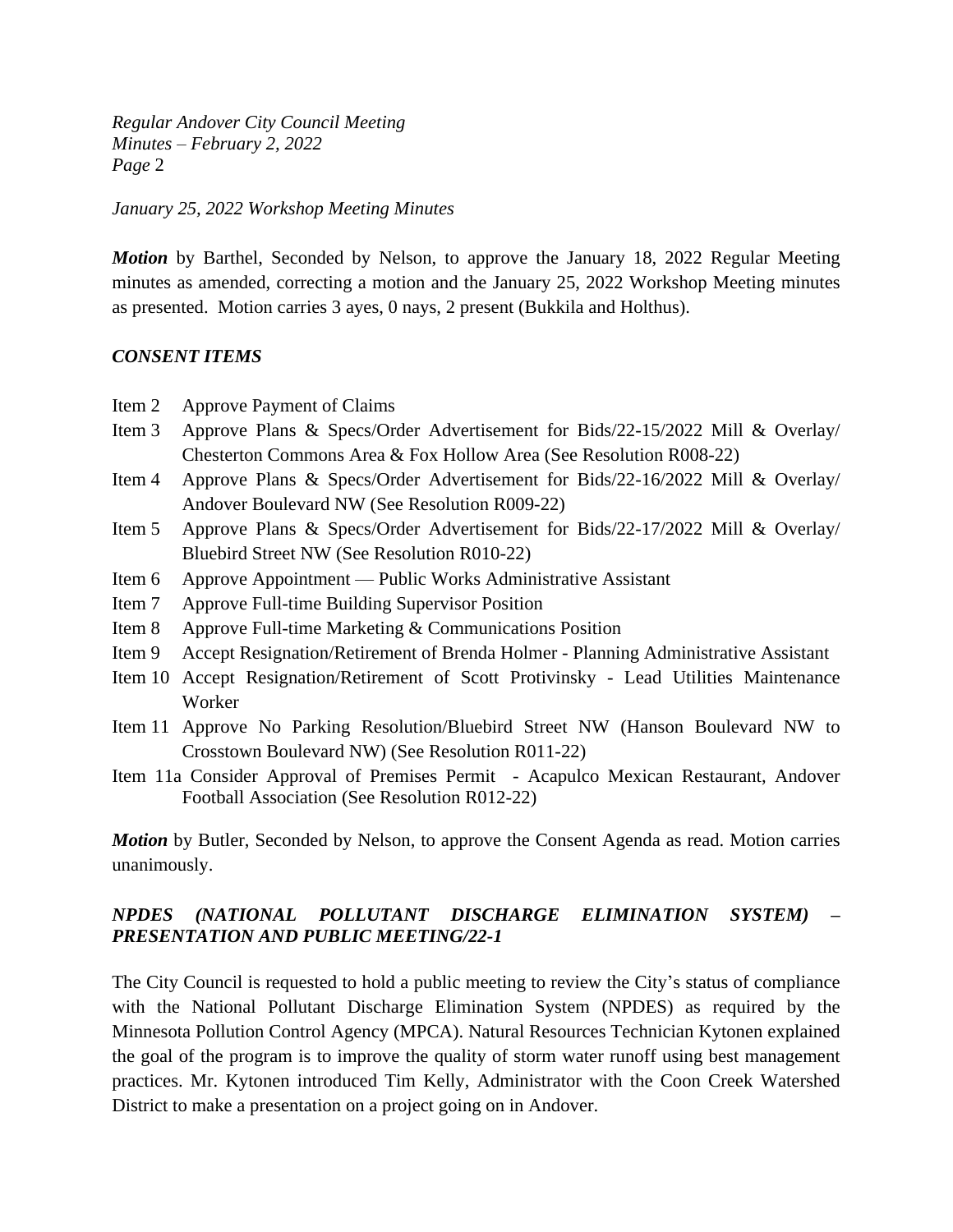Mr. Kelly came forward and stated Coon Creek does not meet State and Federal quality standards for aquatic life and recreation. It is on the list of being impaired due to excess sediment, excess phosphorus, poor habitat, and altered hydrology. Mr. Kelly stated the current project within the Coon Creek will reduce sediment and lessen the impact of altered hydrology. The project is on schedule and will have stream access, add pollinator vegetation, native vegetation below, ease flood control, and stabilize banks.

Councilmember Butler asked if there was a relationship between the quality of water in the Coon Creek and the well problems to the south. Mr. Kelly indicated phosphorus is a result of run-off and is the food source for algae, which is the primary problem for the Coon Creek .

*Motion* by Holthus, Seconded by Barthel, to open the public meeting at 7:15 p.m. Motion carries unanimously.

No one came forward.

*Motion* by Barthel, Seconded by Nelson, to close the public meeting at 7:16 p.m. Motion carries unanimously.

### *ADMINISTRATOR'S REPORT*

City Staff updated the Council on the administration and city department activities, legislative updates, updates on development/CIP projects, and meeting reminders/community events.

*(Public Works)* Mr. Berkowitz stated the MPCA will hold a virtual meeting on Thursday, February 3, 2022 at 6:00 p.m. for the Red Oaks area and contaminated wells. Residents can search "MPCA Andover" for a link. Mr. Berkowitz and Mr. Dickinson will represent the City for that meeting. The bid opening for 2022 Street Reconstruction Project was held today and the Mill and Overlay will be put out to bid next week. Staff are reviewing the plat for Andover Crossings. The Fields of Winslow Cove project is moving dirt from the east side to the west side and there will be a temporary signal set up. Mr. Berkowitz announced the retirements of longtime employees, Brenda Holmer and Scott Protivinsky.

## *MAYOR/COUNCIL INPUT*

*(Lower Rum River Watershed)* Councilmember Holthus passed out a letter from the Lower Rum River Watershed to the MN DNR stating that the dam is owned by the City of Anoka and the members are against the removal of the dam.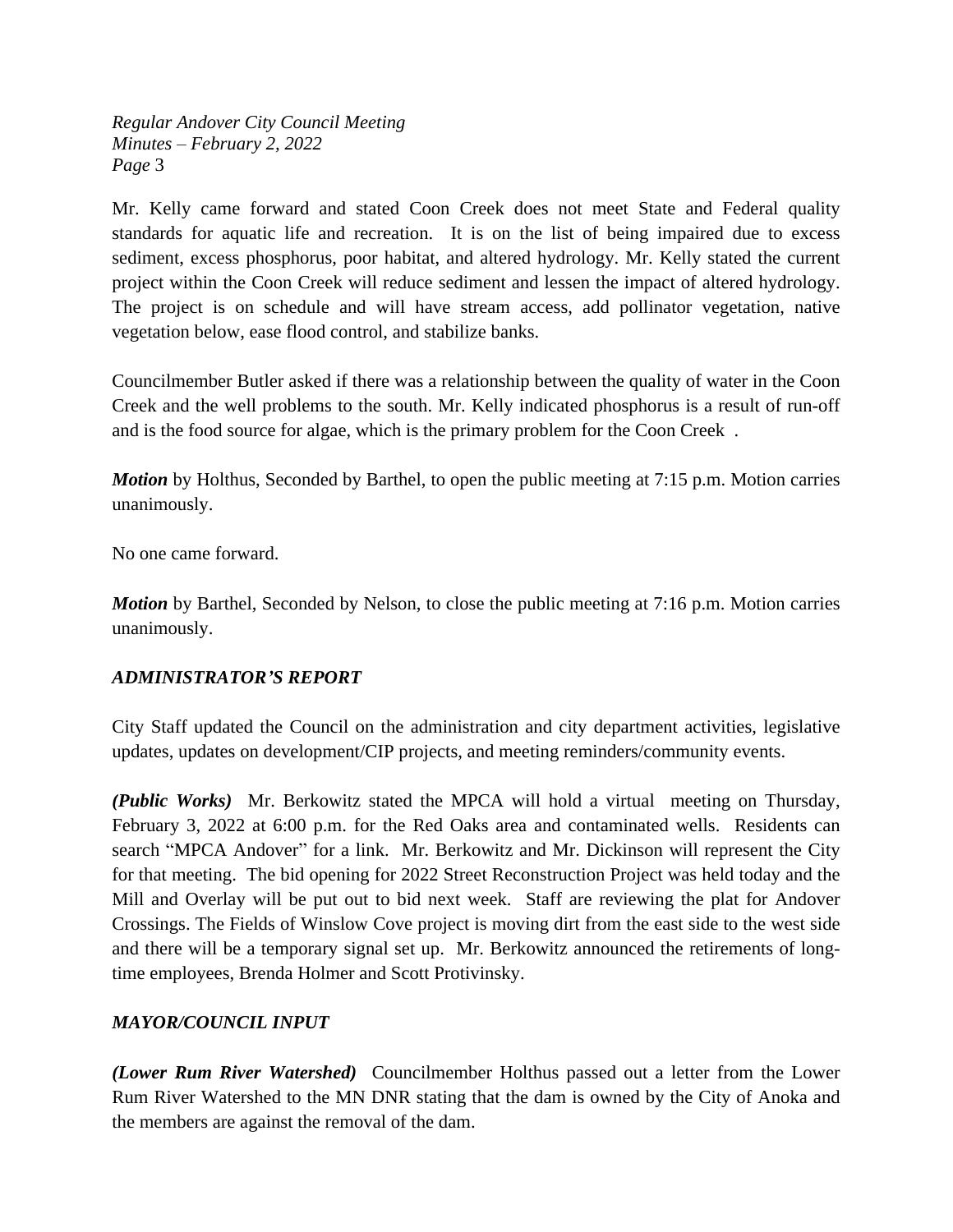*(Retirements)* Councilmember Barthel thanked Ms. Holmer and Mr. Protivinsky who are retiring for their service.

*(Anoka County Joint Law Enforcement Council)* Mayor Bukkila stated the group created a subcommittee meeting for protective measures to prepare for civil unrest incidents that could occur in Anoka County.

### *ADJOURNMENT*

*Motion* by Holthus, Seconded by Barthel, to adjourn. Motion carries unanimously. The meeting adjourned at 7:23 p.m.

Respectfully submitted,

Shari Kunza, Recording Secretary *TimeSaver Off Site Secretarial, Inc.*